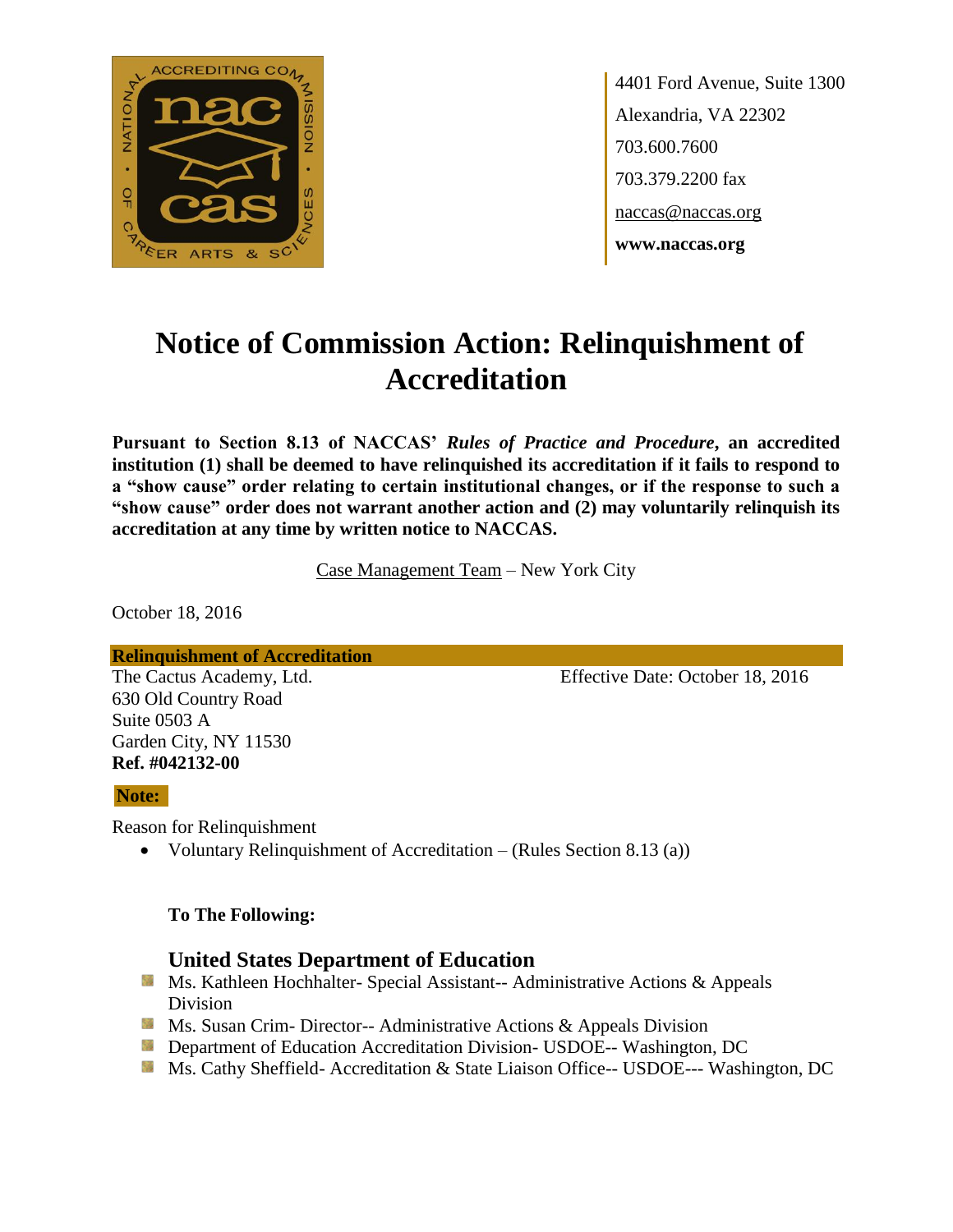- **MS. Rachael Shultz- Accreditation and State Liaison Office-- USDOE --- Washington,** DC
- **MS. Lauren Pope- Administrative Actions and Appeals Services Group-- Washington,** DC
- Ms. Patrice Fleming-Team Leader-- School Participation Team--- Boston/New York
- Ms. Betty Coughlin- Area Case Director-- School Participation Team--- Boston/New York
- Ms. Tracy Nave- Team Leader-- School Participation Team--- Boston/New York
- Mr. Christopher Curry- Team Leader-- School Participation Team--- Boston/New York

# **Accreditors**

- Mr. Bill Larkin- Executive Director-- ACCET
- Mr. Michale McComis, Ed.D.- Executive Director-- ACCSC
- Mr. Albert Gray, Ph.D.- Executive Director-- ACICS
- **Dr.** Gary Puckett- Executive Director-- COE

## **State Authorities**

- **Ms. Kathleen McCoy- NY Department of State-Division of Licensing Services-- Albany,** NY
- **MS. Ruth Singer- NY State Education Department-Bureau of Proprietary School** Supervision--Albany, NY

# **Other**

- **Ms. Tammy Burkhart- Educause**
- **Accredited Schools List Help Desk-- Westat**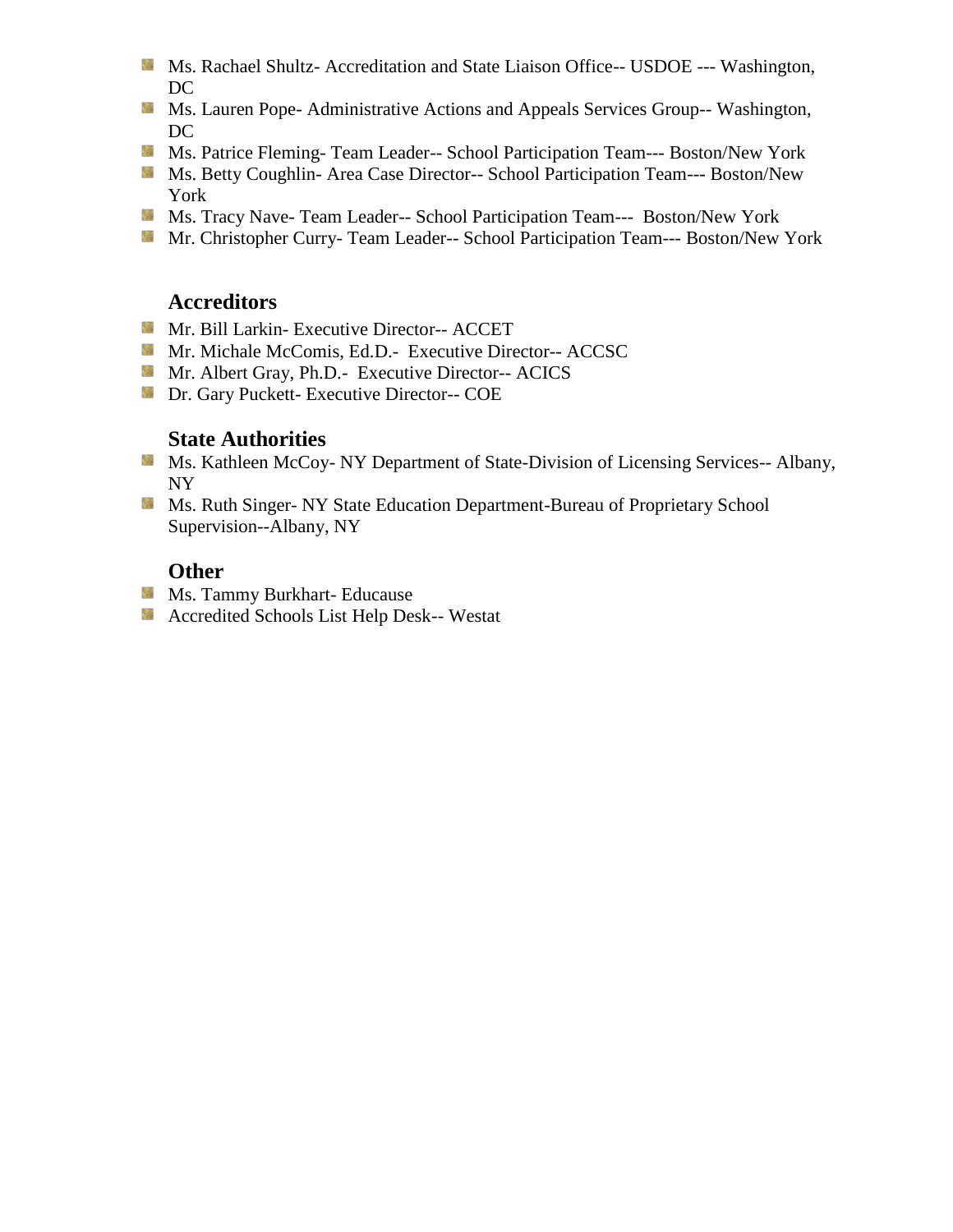

4401 Ford Avenue, Suite 1300 Alexandria, VA 22302 703.600.7600 703.379.2200 fax naccas@naccas.org **www.naccas.org**

# **Notice of Commission Action: Relinquishment of Accreditation**

**Pursuant to Section 8.13 of NACCAS'** *Rules of Practice and Procedure***, an accredited institution (1) shall be deemed to have relinquished its accreditation if it fails to respond to a "show cause" order relating to certain institutional changes, or if the response to such a "show cause" order does not warrant another action and (2) may voluntarily relinquish its accreditation at any time by written notice to NACCAS.**

Case Management Team – Boston

October 18, 2016

**Relinquishment of Accreditation**

LaBaron Hairdressing Academy Effective Date: October 18, 2016 281 Union Street New Bedford, MA 02740 **Ref. #031021-00**

240 Liberty Street Brockton, MA 02301 **Ref. #031031-00**

Kay Harvey Hairdressing Academy Effective Date: October 18, 2016 11 Central Street West Springfield, MA 01089 **Ref. #031040-00**

#### **Note:**

Reason for Relinquishment

Voluntary Relinquishment of Accreditation – (Rules Section 8.13 (a))

**To The Following:**

LaBaron Hairdressing Academy Effective Date: October 18, 2016